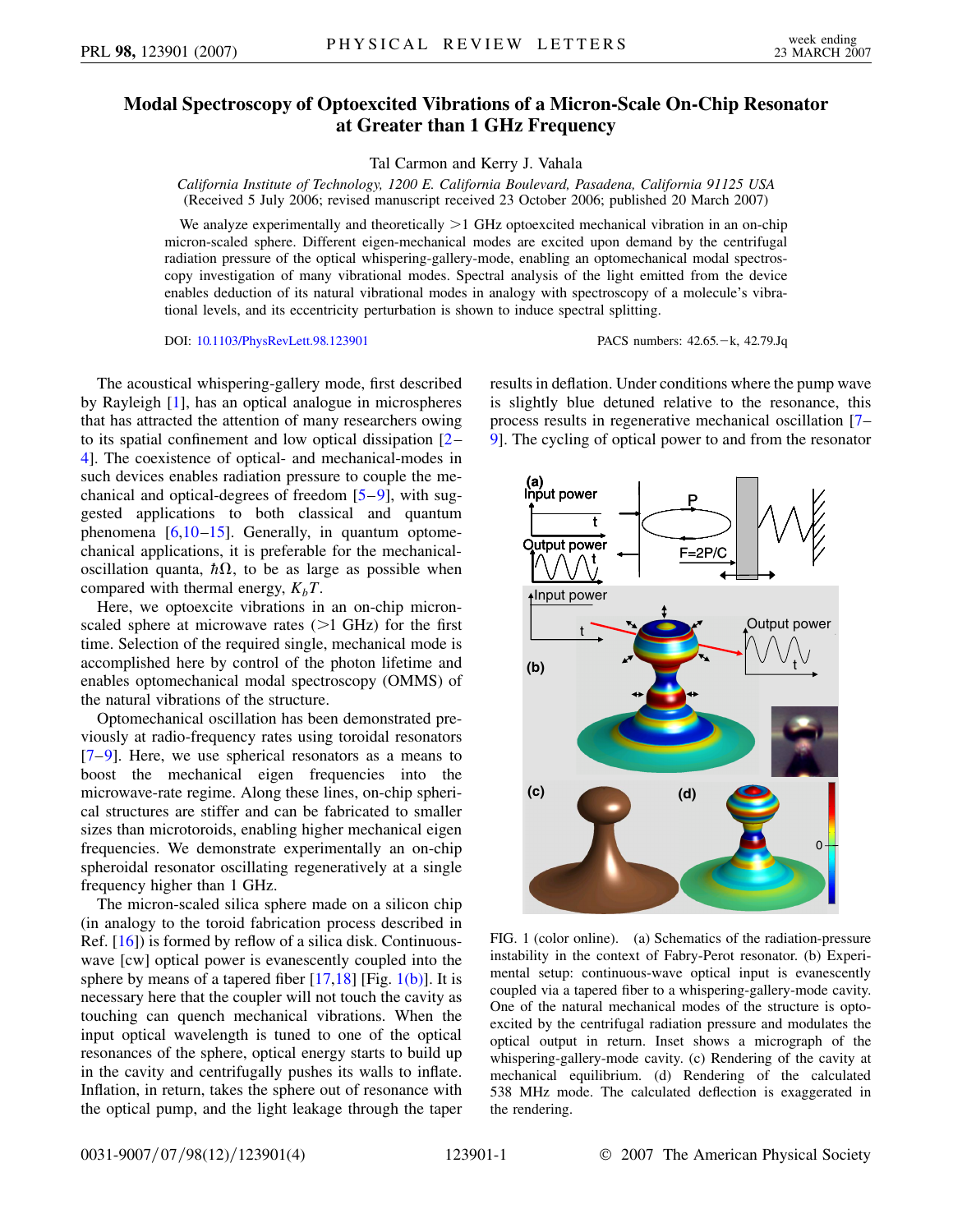creates modulation of the transmitted power at the mechanical-oscillation frequency. By monitoring this modulation using a photodetector, the eigen frequency, threshold-power, and even the amplitude of the mechanical oscillation can be easily measured. For a more rigorous explanation, the reader can refer to the dynamical equations describing this system [[7](#page-3-8)–[9\]](#page-3-4) as well as to their analytical solution [\[19\]](#page-3-12).

Schematics of the radiation-pressure instability in the context of Fabry-Perot resonator are provided in Fig. [1\(a\)](#page-0-0). Moving to the spherical geometry, the experimental setup with a micrograph of the cavity is given in Fig.  $1(b)$ . In Fig.  $1(c)$ , the cavity at mechanical equilibrium is shown, and its 538 MHz mechanical mode is rendered in Fig. [1\(d\)](#page-0-0). Figures  $2(a)-2(e)$  $2(a)-2(e)$  $2(a)-2(e)$  present four columns of information corresponding to excitation of increasingly higherfrequency mechanical eigen modes of the microsphere. The first column presents the measured spectrum of detected photocurrent. The fundamental frequency component in each spectrum gives the eigen frequency of the mechanical motion while the higher harmonics of this component result from the highly nonlinear nature of the ''transfer function'' associated with modulation of the optical pump wave by the vibrating optical microsphere resonator. The second column gives the measured timedomain version of the detected photocurrent. In the third

<span id="page-1-1"></span>

<span id="page-1-0"></span>FIG. 2 (color online). Column 1 shows the electrical spectrum of photocurrent upon detection of continuous pump wave modulated by the vibrating microsphere. Column 2 shows the same photocurrent signal except measured in the time domain (horizontal dotted lines in column 2a stands for transmission of 0 and 1). The experimental data is taken at a pump power which is 10 times higher than that of the vibration threshold power. The corresponding calculated mechanical modes are presented in column 3. Also calculated is the nodes geometry in column 4 wherein the lines represent the calculated boundaries at  $\pi/2$  and  $-\pi/2$ . The calculated deflection is exaggerated in the plots. Movies of the vibrational modes are available in Ref. [[25](#page-3-13)].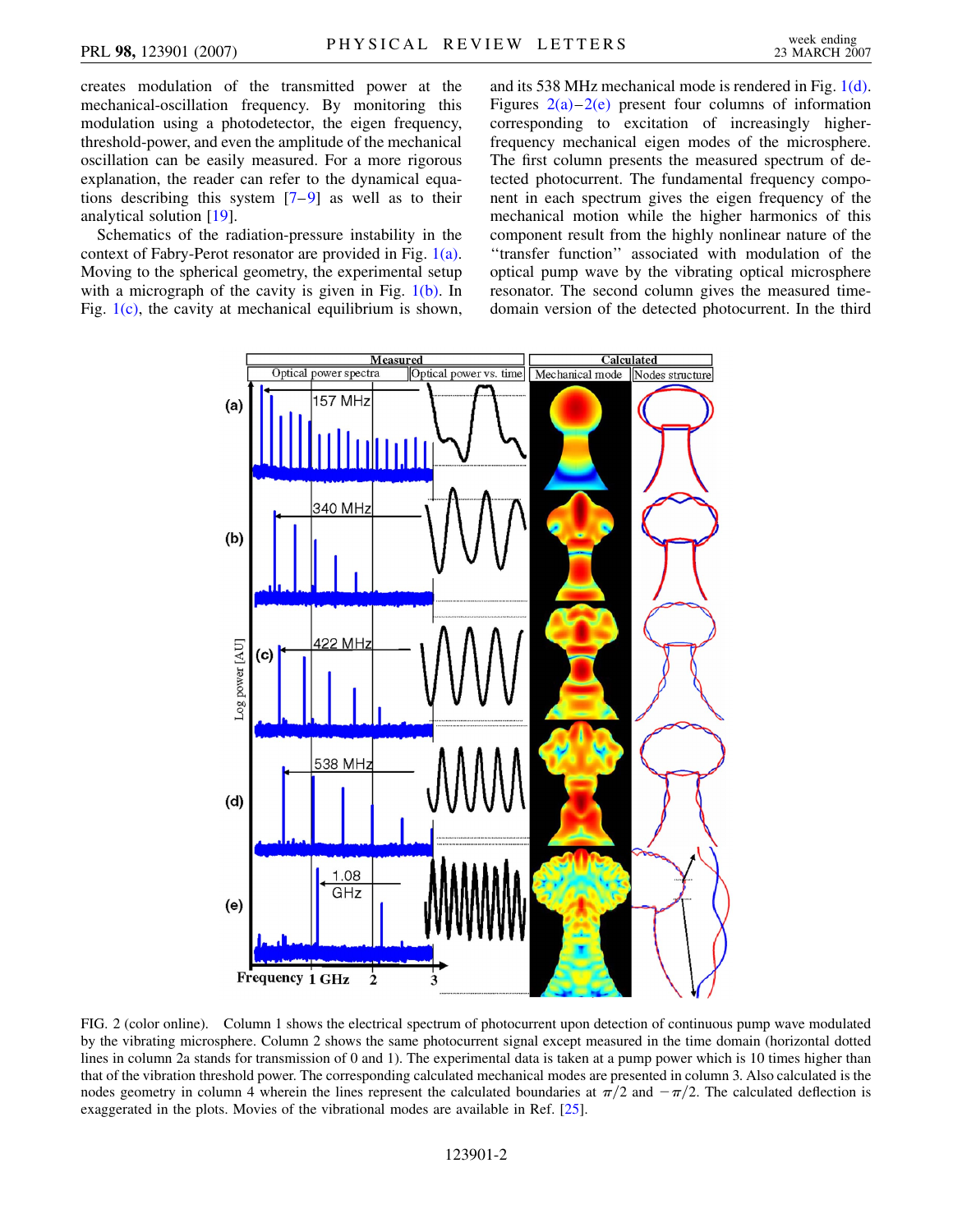and fourth columns, the calculated strain field and nodes structure of the corresponding mechanical oscillation are presented. The accuracy of the mode solver was verified by comparing its output with the analytical solutions for spheres and cylinders [\[15\]](#page-3-7).

The first optoexcited natural vibration is measured [Fig.  $2(a)$ ] to oscillate at 157 MHz. The frequency of the calculated mechanical mode deviates only 1% from this measured frequency (deviation was smaller than 2.5% for the other modes). It is visible from the plotted calculation [Fig.  $2(a)$  fourth column] that the shape of the spheroid changes between oblate and prolate while it vibrates. As for other technical details, the optical quality factor of the spherical cavity is  $1.7 \times 10^6$  as measured by scanning the optical transmission spectrum and measuring the FWHM of the linewidth. Optical pumping was performed at 1555 nm. Oscillation of this fundamental mode starts at 6 mW of input power (i.e., the threshold power), reflecting a mechanical *Q* of 142.

In order to select higher natural frequencies, the lifetime of the optical-cavity photons is shortened to be comparable with the mechanical-vibration period [[7](#page-3-8)–[9](#page-3-4)[,19](#page-3-12)[,20\]](#page-3-14). Lifetime shortening is done here by changing the coupling gap between the tapered fiber and the spherical cavity [[21\]](#page-3-15). This distance for the modes in Fig. [2](#page-1-1) is 1500, 1000, 900, 800, and 200 nm; the narrower coupling gaps improve field coupling and thereby lower the photon lifetime. One acoustical mode was observed to oscillate at each coupling gap setting. As is apparent from Fig.  $2(e)$ , this couplinggap degree of freedom allows excitation and selection of mechanical modes with eigen frequencies as high as 1.08 GHz.

Concerning the 1.08 GHz eigenmode, it contains many nodes along the sphere latitude as calculated in column 4 of Fig.  $2(e)$ . Also apparent from the nodes structure is that the mode extends beyond the silica sphere and well into the silicon support structure. This fact is no doubt in large part

responsible for the low mechanical *Q* factors measured in this system. As for additional technical details concerning all of the eigen modes measured in Fig.  $2(b)-2(e)$ , the corresponding threshold power was 24, 31, 74, and 98 mW.

In Fig. [3,](#page-2-0) the fundamental spectral peak from Fig.  $2(a)$  is scanned at higher resolution in the temporal-spectral domain (3a) and at high resolution in the spectral domain (3b). The instrument resolution setting in Fig. [3\(b\)](#page-2-1) is 50 Hz, and by using a fit to the spectrum, we infer a FWHM Lorentzian linewidth of 300 Hz, which is 6 orders of magnitude smaller than the typical vibrational frequency, giving a measure of the ability to distinguish between different OMMS signatures. In fact, this frequency/width ratio is so high that distinct cavities tested were easily distinguished using only their OMMS signature. This linewidth is also narrow enough to distinguish spectral-line splitting caused by perturbation. In particular, by introducing a slight eccentricity into the toroidal cavity, it was possible to induce a slight anisotropy in the silica toroid. Such a perturbation will result in anisotropy of the excitation radiation force and enable excitation of higherorder vibrational modes. These standing-wave modes occur in doublets oriented with different rotation that are slightly split in their eigen frequencies due to the presence of the azimuthal perturbation. Such a measured doublet pair is observed using OMMS in Fig.  $4(a)$ . Calculations presented in Fig. [4\(b\)](#page-3-16) show the vibrational modes corresponding to the observed spectral split pair. It is worth commenting that perturbation-induced degeneracy splitting such as this is analogous to Stark splitting, for example, induced by an anisotropic field.

To conclude, 1.08 GHz regenerative oscillation of an optomechanical resonator is demonstrated here. Modal spectroscopy is demonstrated via agreement between the many calculated and measured spectral lines (Fig. [2\)](#page-1-1), including high resolution observation of a perturbationinduced splitting in vibrational modes (Fig. [4\)](#page-3-17).

<span id="page-2-1"></span><span id="page-2-0"></span>

FIG. 3 (color online). Higher resolution spectral scans (over two scan-width spans 3a,b) of the fundamental spectral component in Fig.  $2(a)$ . (3a) contains a temporal-spectral scan and (3b) contains a conventional spectral scan. Using the Lorentzian fit in figure 3b, we infer a FWHM linewidth for the oscillation peak (and hence the mechanical mode) of 300 Hz. The data are collected for excitation at 10*X* the threshold power.